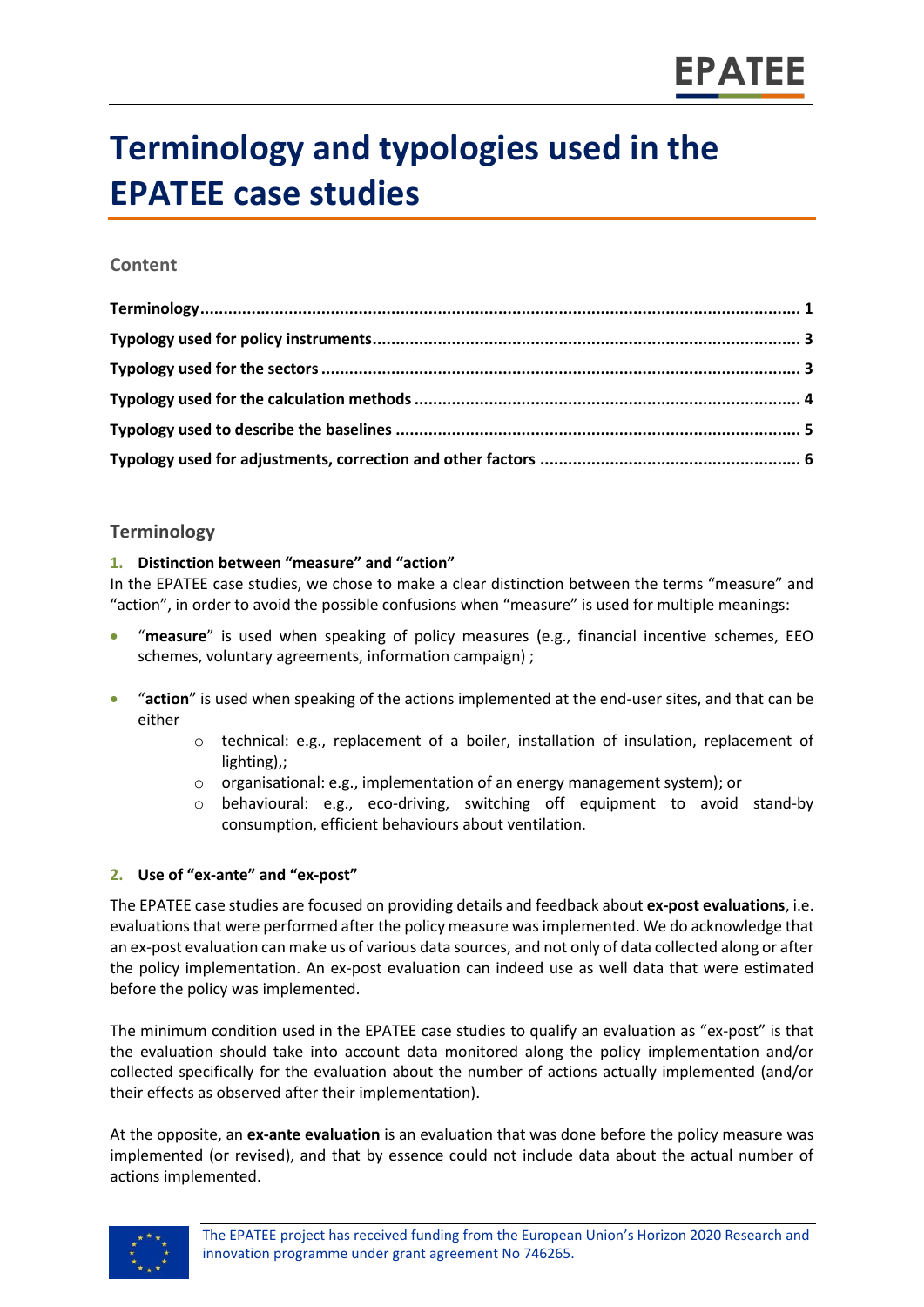We chose to **limit the use of "ex-ante" and "ex-post" to qualify evaluations, and NOT to qualify data**. Speaking of "ex-ante data" or "ex-post data" can sometimes be confusing. A distinction between "**data specific to the actions implemented**" and "**data taken from other studies or references**" can be more explicit.

Likewise, it can be confusing to speak of "ex-ante energy savings" and "ex-post energy savings". For example, how to name energy savings that are evaluated based on the actual number of actions implemented (as monitored along the policy) multiplied by standardised energy savings ratios defined as deemed savings? In this case, the number of actions would be ex-post, but the energy savings ratios would be ex-ante…

Therefore we chose instead to speak of "**expected energy savings**" when they were clearly assessed before the policy was implemented (e.g., for an impact assessment), and of "**reported energy savings**" when the energy savings are the results reported about the policy implementation, and/or "**achieved energy savings**" when the energy savings were evaluated mostly based on data collected after the actions were implemented.

#### **3. Other terms used in the EPATEE case studies**

- "**Means**" = public budget committed, investments made by participants, costs for obligated parties and other financial means used to get the energy efficiency actions implemented.
- "**Outputs**" = number of participants, number of energy efficiency actions implemented (possibly detailed per type of action when relevant).
- "**Gross data**" = data taking into account all costs, investments, participants or actions monitored for the policy measure, and not taking into account possible free-rider or other effects related to the causality or attribution between the policy measure and the actions implemented.
- "**Net data**" = data estimated by taking into account a type of causality analysis between the policy measure and the actions implemented and/or by applying attribution rules (for example taking into account corrections for double counting between several policy measures, adjustments for free-rider effects, etc.). See below the typology and terminology used for correction and adiustment factors.

#### **4. Frequent acronyms**

The following acronyms are frequently used in the case studies:

- **Annual report for the EED**: annual reports submitted by the Member States to the European Commission in the frame of the EED (Energy Efficiency Directive, see below). See: [https://ec.europa.eu/energy/en/topics/energy-efficiency/energy-efficiency-directive/national](https://ec.europa.eu/energy/en/topics/energy-efficiency/energy-efficiency-directive/national-energy-efficiency-action-plans)[energy-efficiency-action-plans](https://ec.europa.eu/energy/en/topics/energy-efficiency/energy-efficiency-directive/national-energy-efficiency-action-plans)
- **Article 7 notification**: notification made by the Member States to the European Commission about the energy savings target required by the EED article 7, about the strategy to achieve this target. See: [https://ec.europa.eu/energy/en/topics/energy-efficiency/energy-efficiency](https://ec.europa.eu/energy/en/topics/energy-efficiency/energy-efficiency-directive/obligation-schemes-and-alternative-measures)[directive/obligation-schemes-and-alternative-measures](https://ec.europa.eu/energy/en/topics/energy-efficiency/energy-efficiency-directive/obligation-schemes-and-alternative-measures)
- **EED**: Energy Efficiency Directive (EU Directiv[e 2012/27/EU\)](https://eur-lex.europa.eu/legal-content/EN/TXT/?qid=1399375464230&uri=CELEX:32012L0027)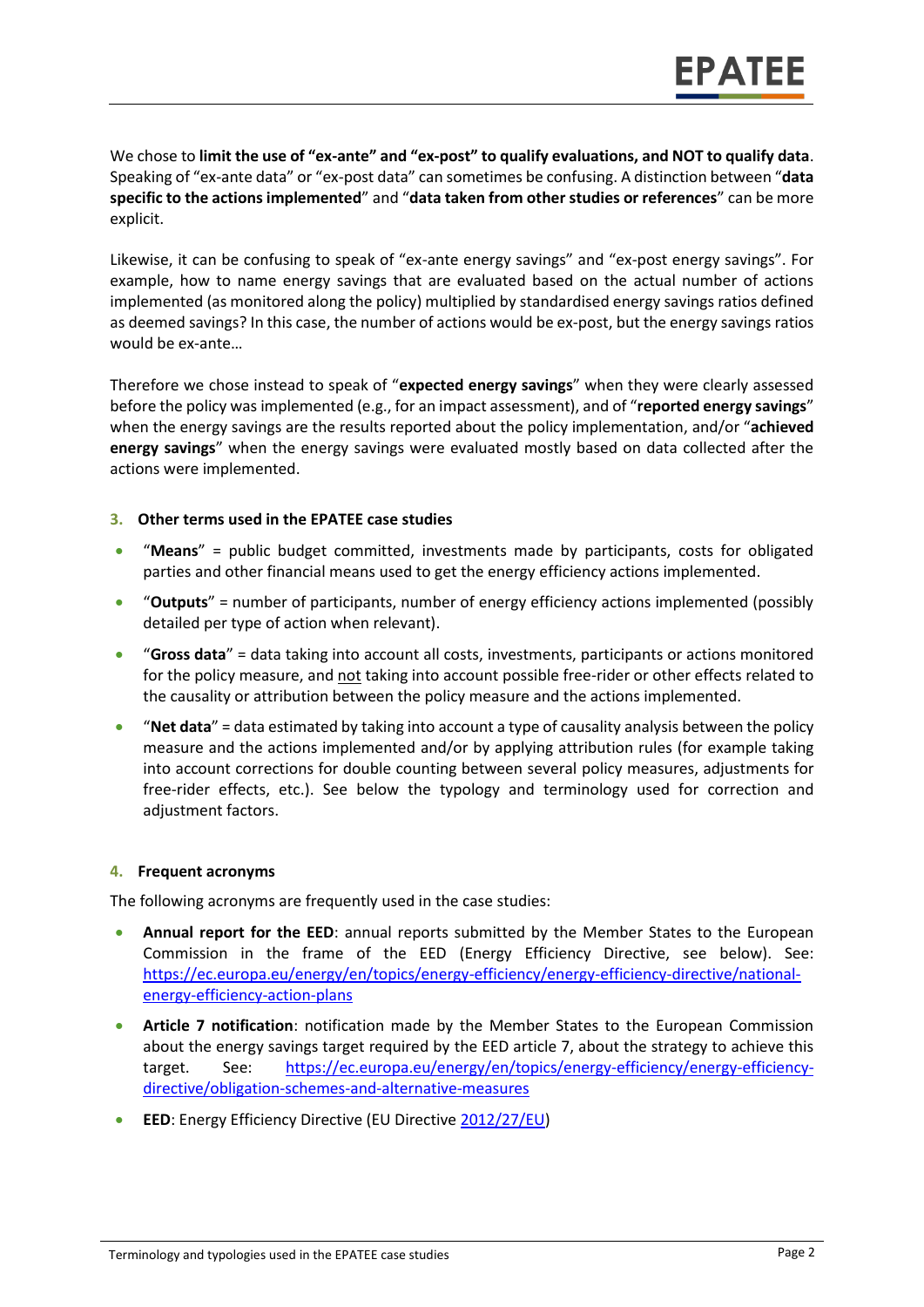- **EED art.7**: article 7 of the Energy Efficiency Directive (setting an energy savings target to be achieved either by the implementation of an Energy Efficiency Obligation scheme or by alternative policy measures)
- **EEO**: Energy Efficiency Obligation (as defined in the EED art.7)
- **ESD**: Energy Services Directive (EU Directive [2006/32/EC\)](https://eur-lex.europa.eu/legal-content/EN/TXT/?qid=1537349061071&uri=CELEX:32006L0032)
- **EU**: European Union
- **NEEAP**: National Energy Efficiency Action Plan (plans to be reported by the EU Member States to the European Commission every three years, according to the ESD and then to the EED). See: [https://ec.europa.eu/energy/en/topics/energy-efficiency/energy-efficiency-directive/national](https://ec.europa.eu/energy/en/topics/energy-efficiency/energy-efficiency-directive/national-energy-efficiency-action-plans)[energy-efficiency-action-plans](https://ec.europa.eu/energy/en/topics/energy-efficiency/energy-efficiency-directive/national-energy-efficiency-action-plans)

# <span id="page-2-0"></span>**Typology used for policy instruments**

We chose to use the same typology as defined in the MURE database [\(http://www.measures-odyssee](http://www.measures-odyssee-mure.eu/)[mure.eu/\)](http://www.measures-odyssee-mure.eu/), to ensure consistency with already existing databased about energy efficiency policies in Europe:

- **legislative/normative** (mandatory standards, mandatory DSM, regulations on buildings, heating systems, vehicles, others)
- **legislative/information** (mandatory audits / energy managers / building certificates / labelling)
- **financial** (grants, subsidies, loans, others)
- **fiscal/tariffs** (eco-/energy-/CO2-taxes; tax exemptions / reductions)
- **information/education/training** (energy billing, information campaigns, voluntary energy audits, regional/local information centres, voluntary labelling, others)
- **cooperative** (technology procurement, voluntary agreements, voluntary DSM measures, others)
- **Market-based** (energy efficiency obligations, energy efficiency auctions/tender systems, emission trading systems, JI/CDM)
- **Infrastructure** (only relevant for transport, e.g. modal shift, urban traffic management))

# <span id="page-2-1"></span>**Typology used for the sectors**

Likewise, we chose to use the same typology as defined in the MURE database for the end-use sectors:

- **Household**
- **Tertiary** (+ possible to distinguish "public sector" or "private sector" when relevant)
- **•** Industry
- **•** Transport
- **General cross-cutting** (used for measures that cover all end-use sectors listed above ; for measures that cover several but not all of these sectors, then the different sectors covered are mentioned; for example: "Household + Tertiary")

Other types of sectors were added to this typology as the case studies could have a broader scope: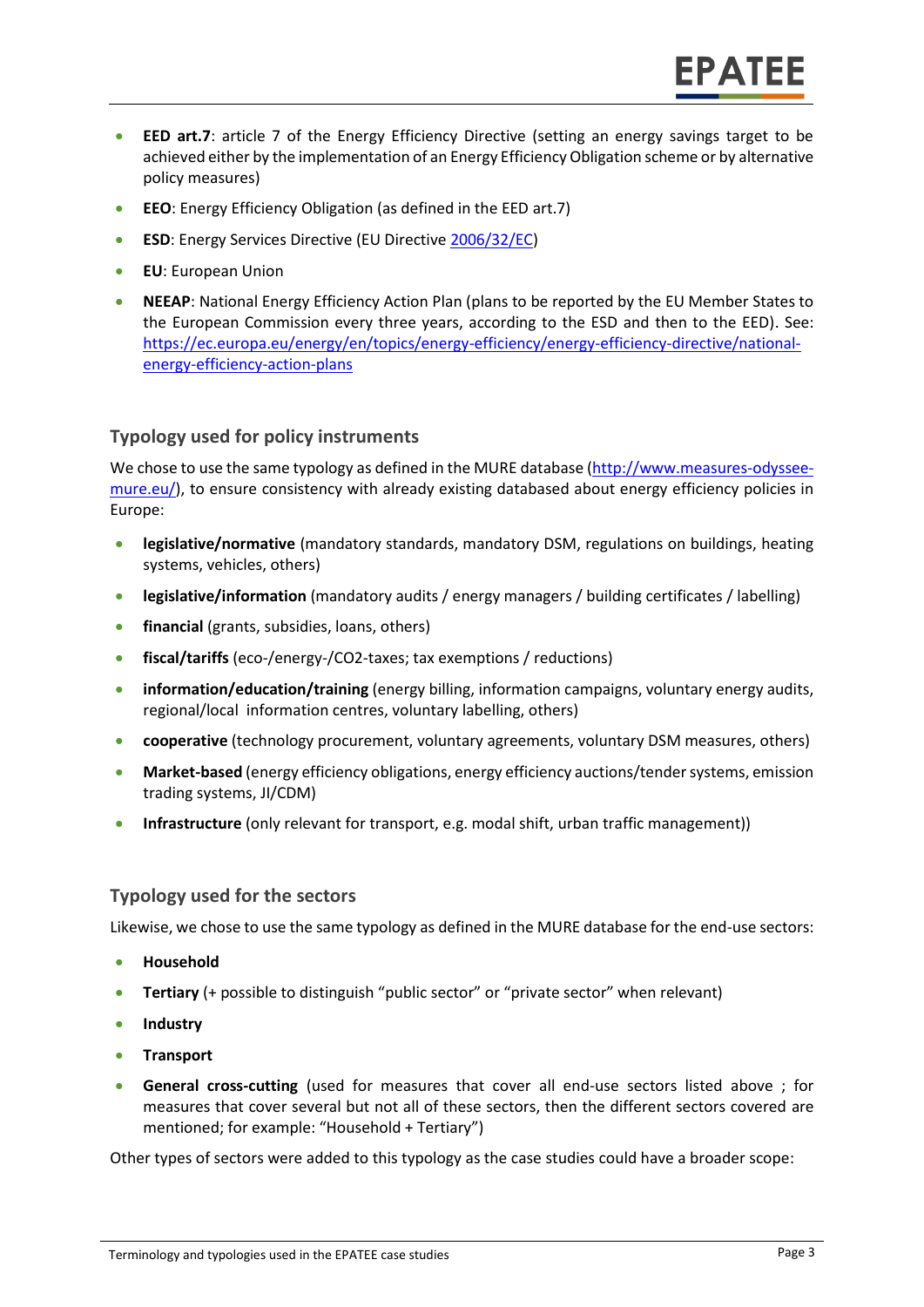#### - **Agriculture**

- **Energy distribution** (+ possible to distinguish "electricity distribution", "gas distribution" or "district heating" when relevant)
- **Energy transmission** (+ possible to distinguish "electricity transmission", "gas transmission" when relevant)
- **Energy generation** (used policies about energy generation plants that are not "energy generation for self-consumption" ; for example CHP in industrial sites is included in "Industry", and domestic solar water heaters is included in "Household")

## <span id="page-3-0"></span>**Typology used for the calculation methods**

**Two levels** of typology are used. Level 1 is used to reflect the typology defined in the Annex V of the EED. Level 2 is the typology used in the MURE database.

| <b>Categories</b>       | <b>Explanations</b>                                                                                                                                                                                                                                                                                                                        |
|-------------------------|--------------------------------------------------------------------------------------------------------------------------------------------------------------------------------------------------------------------------------------------------------------------------------------------------------------------------------------------|
| <b>Deemed savings</b>   | " <b>deemed savings</b> , by reference to the results of previous independently monitored energy<br>improvements in similar installations"                                                                                                                                                                                                 |
| <b>Metered savings</b>  | "metered savings, whereby the savings from the installation of a measure, or package of<br>measures, is determined by recording the actual reduction in energy use, taking due account of<br>factors such as additionality, occupancy, production levels and the weather which may affect<br>consumption"                                  |
| <b>Scaled savings</b>   | "scaled savings, whereby engineering estimates of savings are used () or where they are carried<br>out on the basis of nationally established methodologies and benchmarks by qualified or<br>accredited experts that are independent of the obligated, participating or entrusted parties<br>involved"                                    |
| <b>Surveyed savings</b> | "surveyed savings, where consumers' response to advice, information campaigns, labelling or<br>certification schemes, or smart metering is determined. This approach may only be used for<br>savings resulting from changes in consumer behaviour. It may not be used for savings resulting<br>from the installation of physical measures" |
| Other                   | When not covered by one of the categories above (for example, in case of top-down methods, or<br>bottom-up stock modelling ; see correspondences below)                                                                                                                                                                                    |

#### **Level 1** (= general categories defined in EED Annex V):

#### **Level 2** (= types of methods used in the MURE database):

| <b>Bottom-up methods</b> (starting from assessing unitary energy savings) |                                                                                                                                                                                                                                                                                 | Link with level 1<br>categories                   |
|---------------------------------------------------------------------------|---------------------------------------------------------------------------------------------------------------------------------------------------------------------------------------------------------------------------------------------------------------------------------|---------------------------------------------------|
| <b>Method 1: Direct</b><br>measurement                                    | Unitary energy savings are directly measured or metered at the level<br>of the energy-using system targeted by the energy efficiency action or<br>project<br>(the unit can be an action or a participant)                                                                       | "metered energy savings"<br>or "surveyed savings" |
| <b>Method 2: Billing</b><br>analysis                                      | Unitary energy savings are calculated based on analysis of energy bills<br>or similar metered data, either directly or using statistical methods to<br>control for changes other than the ones due to the energy efficiency<br>action(s)<br>(the unit is usually a participant) | "metered energy savings"<br>or "surveyed savings" |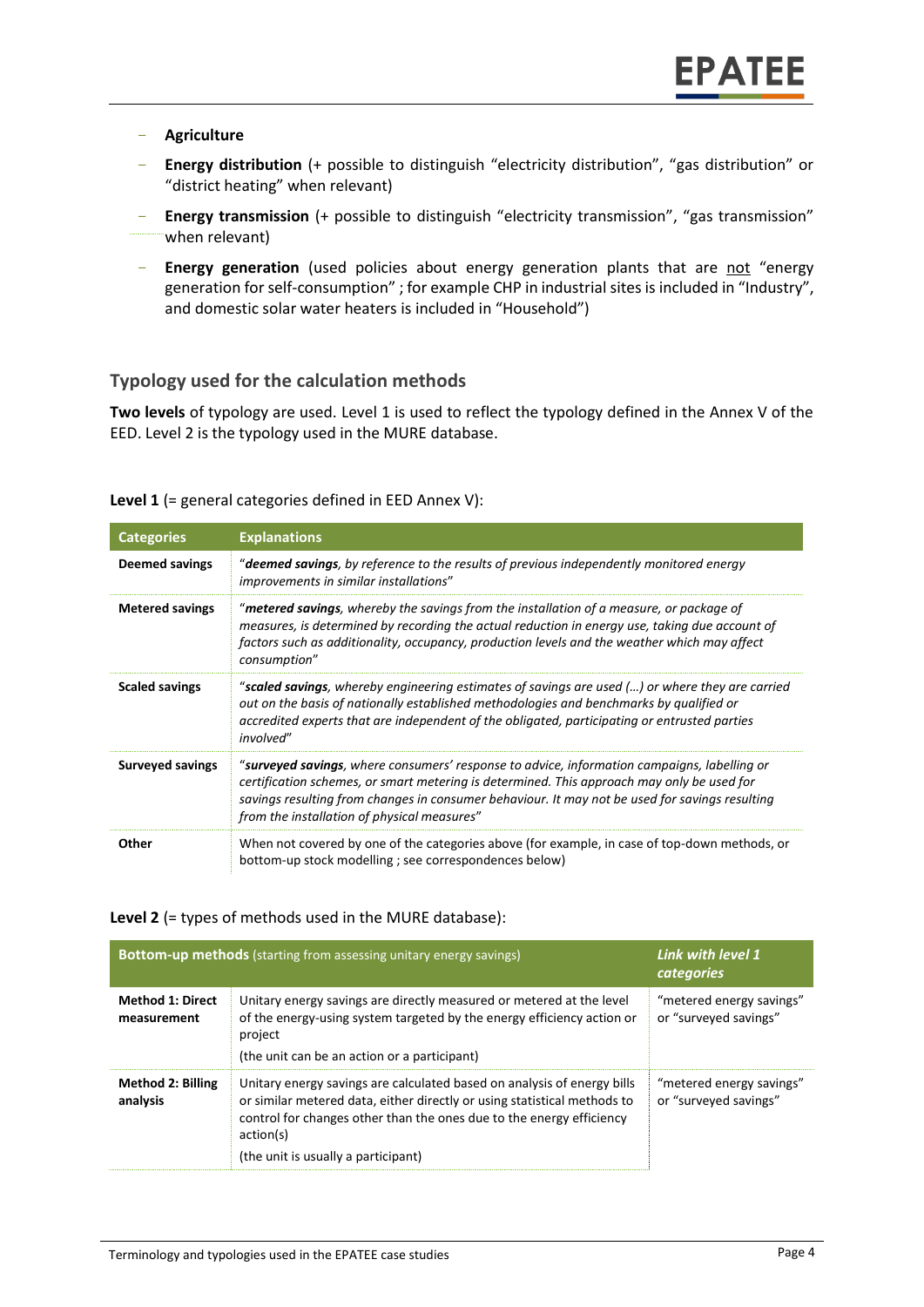

| <b>Bottom-up methods</b> (starting from assessing unitary energy savings) |                                                                                                                                                                                                                                                                                                                                                                                                                                                                                                                                                                                       | <b>Link with level 1</b><br>categories |
|---------------------------------------------------------------------------|---------------------------------------------------------------------------------------------------------------------------------------------------------------------------------------------------------------------------------------------------------------------------------------------------------------------------------------------------------------------------------------------------------------------------------------------------------------------------------------------------------------------------------------------------------------------------------------|----------------------------------------|
| Method 3:<br><b>Deemed</b><br>estimates                                   | Unitary energy savings are based on simplified engineering<br>calculations, mostly relying on data taken from previous studies or<br>references (apart from the number of actions or participants)<br>(the unit is usually an action)                                                                                                                                                                                                                                                                                                                                                 | "deemed savings"                       |
| Method 4: Mix of<br>ex-ante and ex-<br>post                               | Unitary energy savings are determined by intermediate engineering<br>calculations, combining data taken from previous studies or<br>references and data collected specifically about the actions<br>implemented (e.g., based on analysis of equipment or sales data,<br>inspection of samples, or monitoring of equipment)<br>(the unit is usually an action, but can also be a participant)                                                                                                                                                                                          | "deemed savings"                       |
| Method 5:<br><b>Detailed</b><br>engineering<br>estimates                  | Unitary energy savings are determined with an engineering model,<br>used to model a complex system (building, complex industrial process,<br>company) (e.g., through calibrated simulation).<br>(the unit is usually a participant, but can also be an action or project)                                                                                                                                                                                                                                                                                                             | "scaled savings"                       |
| <b>Mix methods</b>                                                        |                                                                                                                                                                                                                                                                                                                                                                                                                                                                                                                                                                                       | Link with level 1<br>categories        |
| <b>Method 6: Stock</b><br>modelling                                       | Stock modelling based on stock and market statistics, and surveys<br>monitoring diffusion / uptake of energy efficiency solutions.<br>This method is a bottom-up method, if the surveys enable to identify<br>which actions were facilitated by policy measures, and by which<br>measures. Otherwise, this is a top-down method.                                                                                                                                                                                                                                                      | other                                  |
| Method 7:<br><b>Diffusion</b><br>indicators                               | Indicators of the share of specific equipment or practice in the market,<br>combined with deemed estimates of energy savings per equipment or<br>practice.<br>Monitoring of these indicators is a bottom-up method, if the change in<br>indicator is entirely due to policy measures (e.g., when a technology or<br>level of energy performance was not available before, or had a<br>negligible market share). If this is not the case, and a regression analysis<br>has to be performed to identify the energy savings due to policy<br>measures, this method is a top-down method. | other                                  |
| Top-down methods (starting from data at macro level)                      |                                                                                                                                                                                                                                                                                                                                                                                                                                                                                                                                                                                       | Link with level 1<br>categories        |
| Method 8:<br><b>Energy</b><br>consumption<br>indicators                   | Monitoring of energy consumption indicators for sectors or sub-<br>sectors; or specific indicators for an end-use equipment                                                                                                                                                                                                                                                                                                                                                                                                                                                           | other                                  |
| Method 9:<br>Econometric<br>methods                                       | Use of econometric models or simulation at aggregated/macro level<br>(e.g., Input/Output analysis with price elasticities, multivariate<br>regression analysis)                                                                                                                                                                                                                                                                                                                                                                                                                       | other                                  |
| <b>Others</b>                                                             |                                                                                                                                                                                                                                                                                                                                                                                                                                                                                                                                                                                       | Link with level 1<br>categories        |
| Method 10                                                                 | Any type of other method that cannot be encompassed in the<br>categories above.                                                                                                                                                                                                                                                                                                                                                                                                                                                                                                       | other                                  |

# <span id="page-4-0"></span>**Typology used to describe the baselines**

This typology was slightly adapted from the one defined in the MURE database:

 "**actual before**" energy consumption = metered energy consumption for the site, equipment, etc. where the energy efficiency action was implemented ;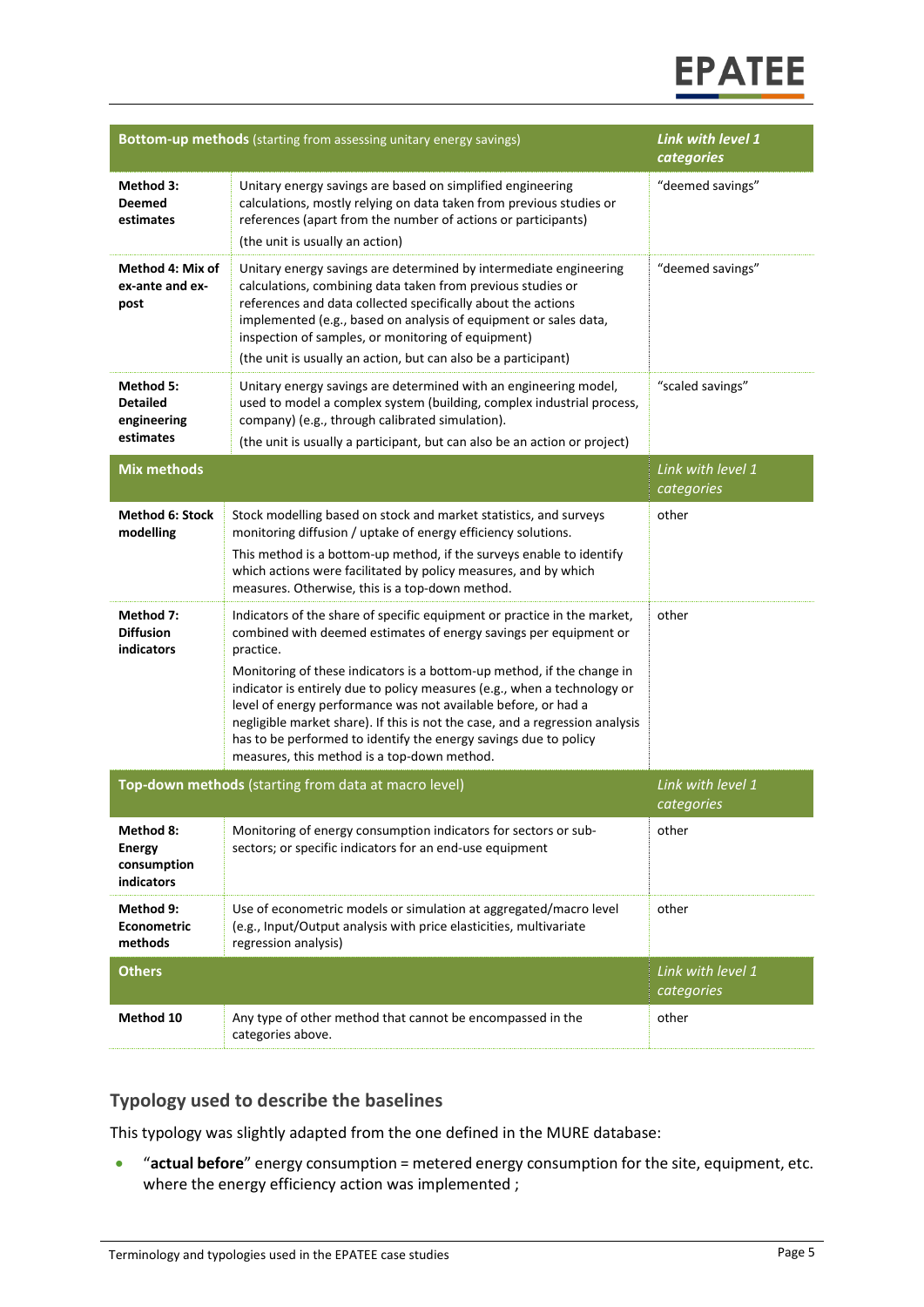- "**stock average**" = statistics available about the stock of buildings, equipment, etc. that make possible to estimate an average energy consumption of buildings, equipment, etc. in the stock ;
- "**before**" energy consumption = when the baseline can be either "actual before" energy consumption or "stock average"
- "**market average**" = statistics available about the buildings, equipment, etc. sold on the market and that make possible to estimate an average energy consumption of buildings, equipment, etc. sold on the market ;
- "**control group**" = energy consumption of households, companies, etc. that form a control group for a statistical analysis
- "**trend**" = e.g. consumer behaviour, autonomous technical progress, "business as usual" scenario
- **"minimum or performance standards**" = only savings exceeding standards are accounted
- "**other**" = in case the baseline used does not correspond to any of the types listed above (then provide a definition of this type of baseline in the case study)

Note: several types of baselines may be combined depending on the evaluation method used.

## <span id="page-5-0"></span>**Typology used for adjustments, correction and other factors**

Whenever possible and needed, the terms and definitions used in the evaluation reports are mentioned in the case studies. In addition, the following typology was used to provide a common basis for the analysis of the case studies, and for consistency with the terminology used in the EPATEE Knowledge Base:

- **Free-rider effect**: a free-rider is an end-user who beneficiated from the support (energy advice, financial incentives, etc.) provided by the measure, but who would have implemented the energy efficiency action in the absence of the measure<sup>1</sup>.
- **Spill-over effect**: energy savings caused by the measure and other than those resulting from participants implementing energy efficiency actions promoted by the measure<sup>2</sup>.
- **Direct rebound effect**: "Improved energy efficiency for a particular energy service will decrease the effective price of that service and should therefore lead to an increase in consumption of that

[http://www.evaluate-energy-savings.eu/emeees/downloads/Ex-post\\_Eval\\_Guidebook\\_DSM.pdf](http://www.evaluate-energy-savings.eu/emeees/downloads/Ex-post_Eval_Guidebook_DSM.pdf)

 $\overline{\phantom{a}}$ 

<sup>&</sup>lt;sup>1</sup> Several types of free-rider effects may be distinguished when considering the time when the end-user would have implemented the action in the absence of the measure ("deferred free-ridership") and/or the level of energy performance of the action that the end-user would have implemented in the absence of the measure ("partial free-ridership"). For more details, see SRCI, NOVEM, Electricity Association, MOTIVA, et al., 2001. A European Ex-Post Evaluation Guidebook for DSM and EE Service Programmes. SAVE Project No. XVII/4.1031/P/99-028, April 2001. (p.66)

<sup>2</sup> Several types of spill-over effects may be distinguished, in particular participants' spill-over (when participants implement other energy efficiency actions than the ones promoted by the measure) and non-participants' spill-over (when the measure has influenced end-users to implement energy efficiency actions, but who did not receive support from the measure). For more details, see SRCI et al., 2001 (p.69) (see complete reference in previous footnote)